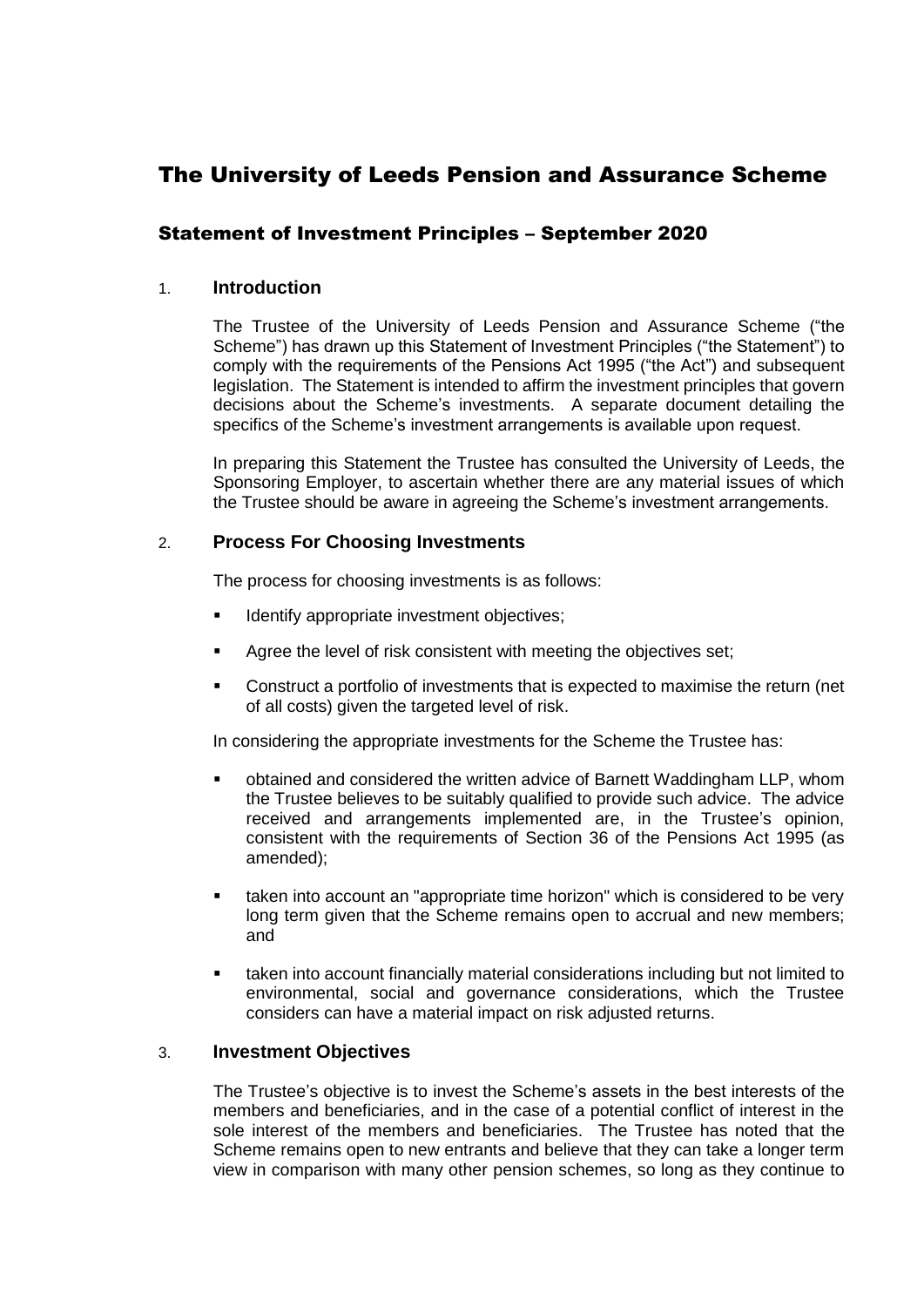believe that the University has a strong covenant. The Trustee has therefore agreed that it should maintain a relatively high proportion of the Scheme's assets in growth assets and are looking to achieve a return on the investments, over the long term, that is well ahead (at least 3% pa) compared with investing in 'low risk' assets such as gilts.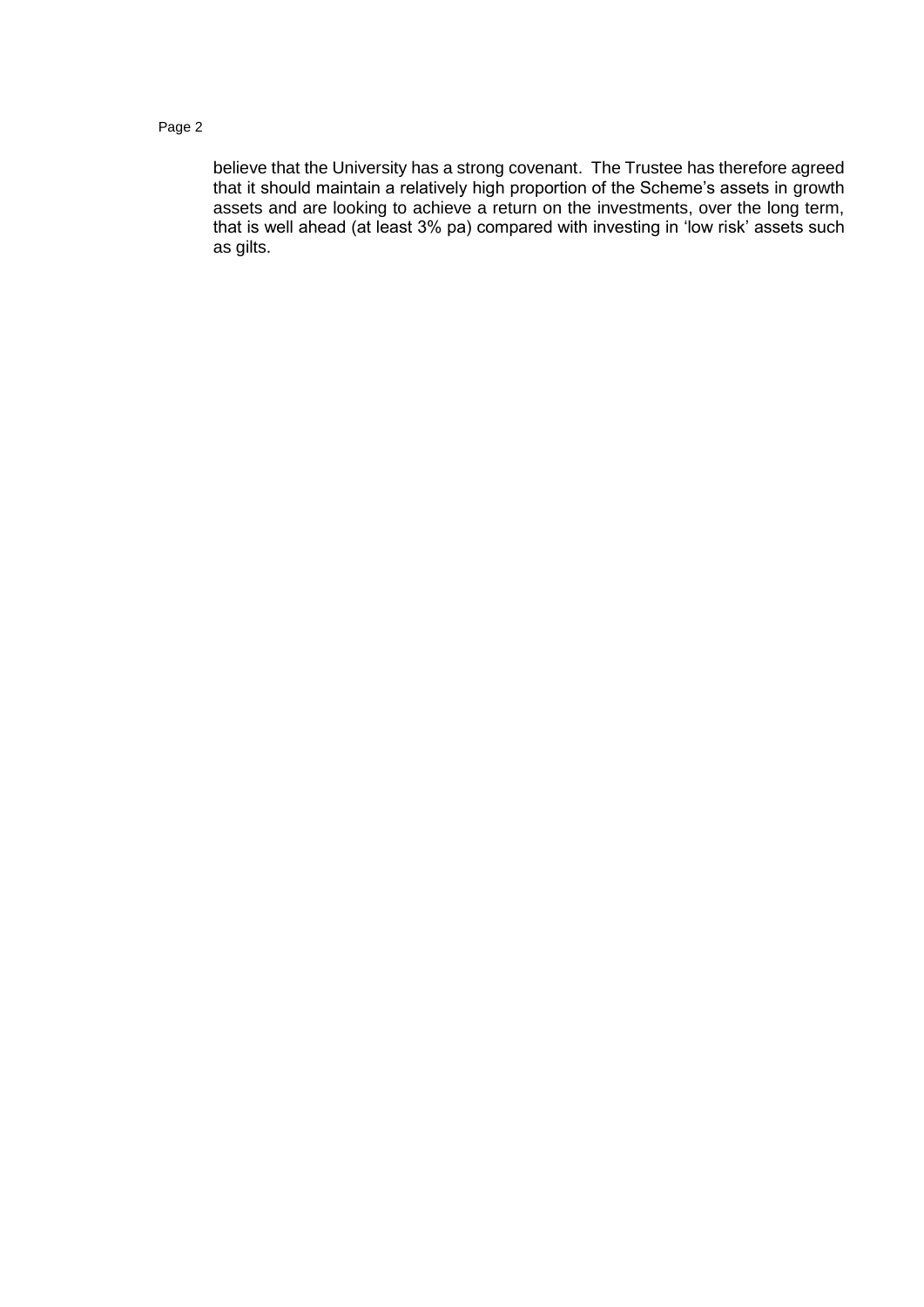# 4. **Risk Management and Measurement**

There are various risks to which any pension scheme is exposed. The Trustee's policy on risk management is as follows:

- The primary risk upon which the Trustee focusses is that arising through a mismatch between the Scheme's assets and its liabilities.
- The Trustee recognises that whilst increasing risk increases potential returns over a long period, it also increases the risk of a shortfall in returns relative to that required to cover the Scheme's accruing liabilities as well as producing more short-term volatility in the Scheme's funding position. The Trustee has taken advice on the matter and (in light of the objectives noted previously) has adopted an asset allocation policy that combines investment in both higher and lower risk asset classes. This is based on the view that the University's covenant is sufficiently strong to take this position.
- The Trustee recognises the risks that may arise from the lack of diversification of investments. Subject to managing the risk from a mismatch of assets and liabilities, the Trustee aims to ensure the asset allocation policy in place results in an adequately diversified portfolio. In addition, the Scheme's investment managers are expected to hold diversified portfolios of assets to control the risk of over-exposure to individual stocks.
- The documents governing the manager appointments include a number of guidelines which, among other things, are designed to ensure that only suitable investments are held by the Scheme. The managers are prevented from investing in asset classes outside their mandates without the Trustee's prior consent.
- Arrangements are in place to monitor the Scheme's investments to help the Trustee check that nothing has occurred that would bring into question the continuing suitability of the current investments. To facilitate this, the Trustee meets regularly with the Scheme's investment managers and receive regular reports from all the investment managers and the investment consultants. These reports include an analysis of the overall level of return, to ensure the risks taken and returns achieved are consistent with those expected.
- The safe custody of the Scheme's assets is delegated to professional custodians (via the use of pooled vehicles).

Should there be a material change in the Scheme's circumstances, the Trustee will review whether and to what extent the investment arrangements should be altered; in particular whether the current risk profile remains appropriate.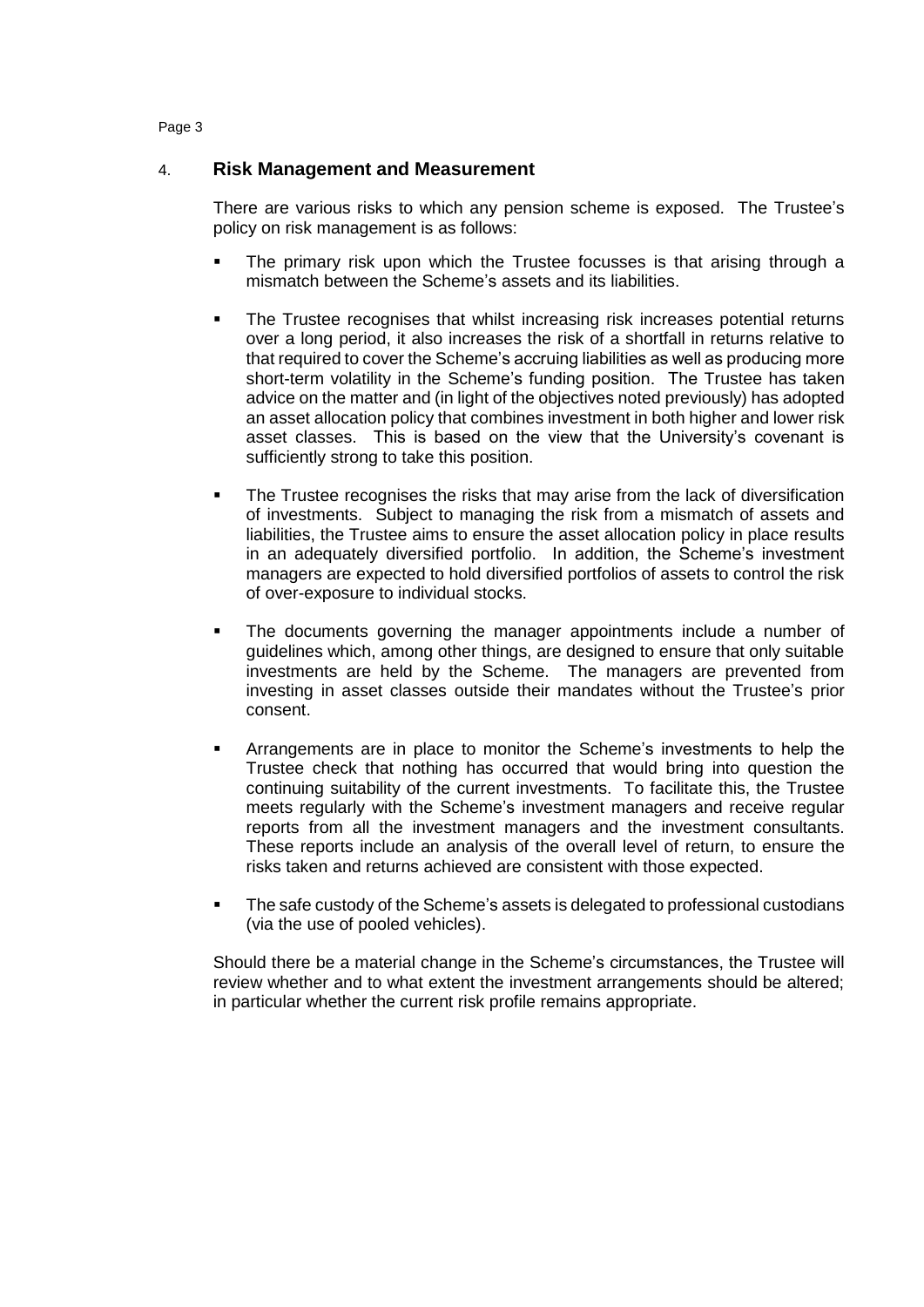# 5. **Portfolio Construction**

The Trustee has adopted the following control framework in structuring the Scheme's investments:

- There is a role for active management.
- To help diversify manager specific risk, more than one manager has been appointed.
- At the total Scheme level and within individual manager appointments investments should be broadly diversified to ensure there is not a concentration of investment with any one issuer. This restriction does not apply to investment in UK Government debt.
- **Investment in derivatives is permitted either directly or within pooled or** segregated funds as long as they contribute to a reduction in risk or facilitate efficient portfolio management.
- Investment may be made in securities that are not traded on regulated markets. Recognising the risks (in particular liquidity and counterparty exposure) such investments will normally only be made with the purpose of reducing the Scheme's mismatch risk relative to its liabilities, to facilitate efficient portfolio management, or to improve the level of diversification in the Scheme's assets. In any event the Trustee will ensure that the assets of the Scheme are predominantly invested on regulated markets.
- No investment is permitted by an appointed investment manager in the securities issued by the relevant manager's company or any affiliated companies (other than any such securities held within a pooled fund in which the Trustee invests).
- Borrowing is not permitted except to cover short term liquidity requirements, to reduce mismatch risk relative to the Scheme's liabilities, or where leverage is required within a particular fund to achieve the desired risk/return profile.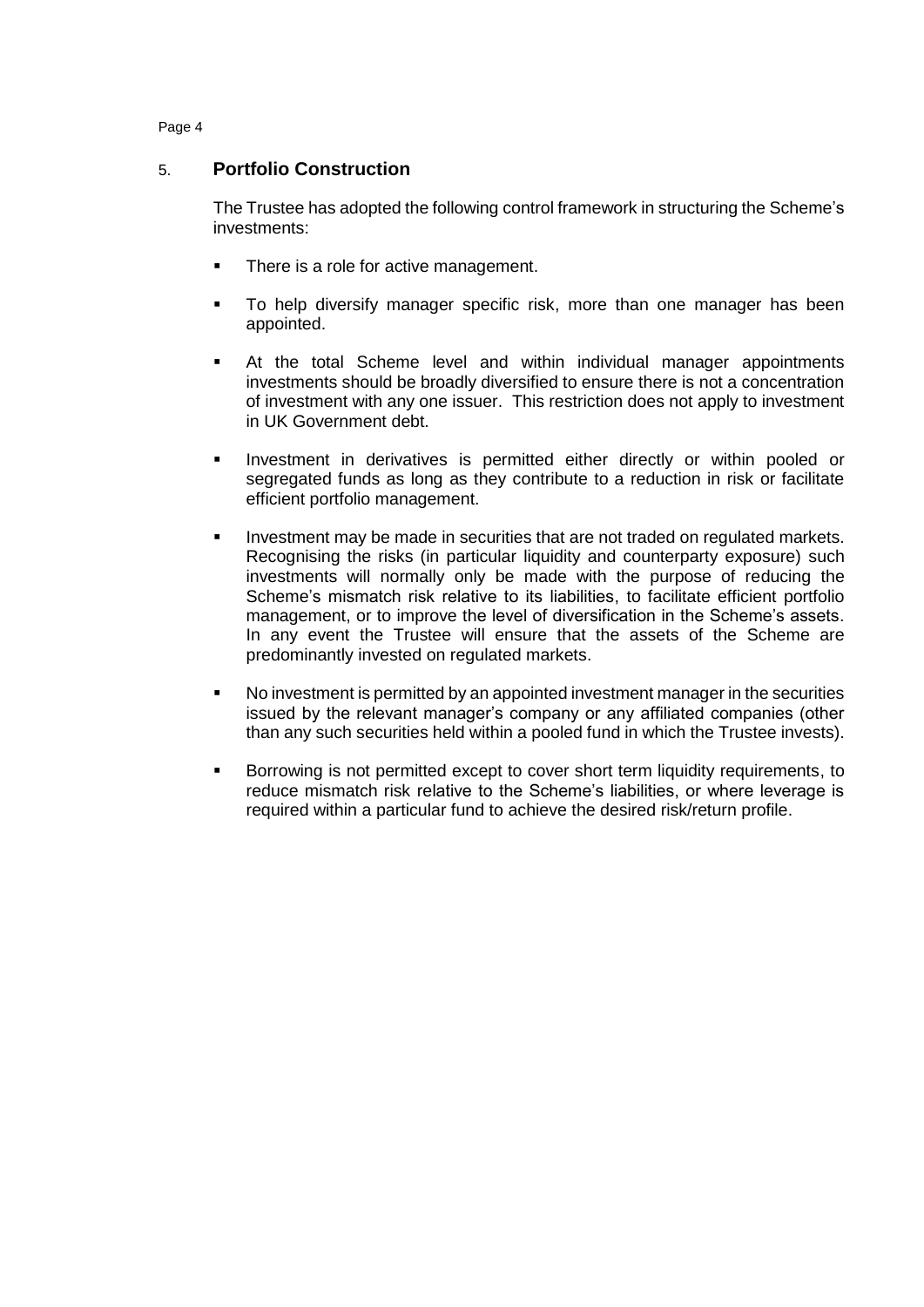# 6. **Investment Strategy**

Given their investment objectives the Trustee has implemented the investment strategy detailed in the table below. Details of the individual asset classes and manager arrangements are set out in the Summary of Investment Arrangements. The Trustee targets a high level of return and is therefore comfortable with accepting a relatively high overall level of risk, given the long term view it has adopted and the University's covenant, and believe that the investment risk arising from the investment strategy combined with the risks arising from active management is consistent with this approach.

| <b>Asset Class</b>          | <b>Target Allocation (%)</b> |
|-----------------------------|------------------------------|
| Equities                    | 50                           |
| Non-equity growth assets*   | 40                           |
| Liability matching assets** | 10                           |
| Total                       | 100.0                        |

\* Includes property and other alternative assets expected to generate returns materially in excess of gilts over the longer term

\*\*Includes gilts, index-linked gilts, investment grade corporate bonds and other assets expected to reduce mismatch risk against the Scheme's liabilities

The Trustee will keep the Scheme's asset allocation under review and will consider any changes to the above allocation it deems necessary, including consideration of the potential role for alternative assets.

# 7. **Day–to-Day Management of the Assets**

The Trustee delegates the day to day management of the assets to a number of investment managers. As part of the manager selection process the Trustee has satisfied itself, with the assistance of its investment consultants, that the managers have the appropriate knowledge and experience for managing the Scheme's investments. Through ongoing monitoring and with the assistance of its investment consultants the Trustee also ensures that it is satisfied that the investment managers are continuing to carry out their work competently.

The Trustee has determined, based on expert advice taking into account financially material considerations, a benchmark mix of asset types and ranges within which each appointed investment manager may operate.

With assistance from its investment consultants, the Trustee regularly reviews the continuing suitability of the Scheme's investments, including the appointed managers, for all matters which are deemed to be financially material. This includes monitoring that assets continue to be invested in accordance with each investment manager's mandate and that such mandates remain appropriate.

The Trustee also monitors the performance and service of its investment consultants on an ongoing and regular basis against the objectives with which they have been set.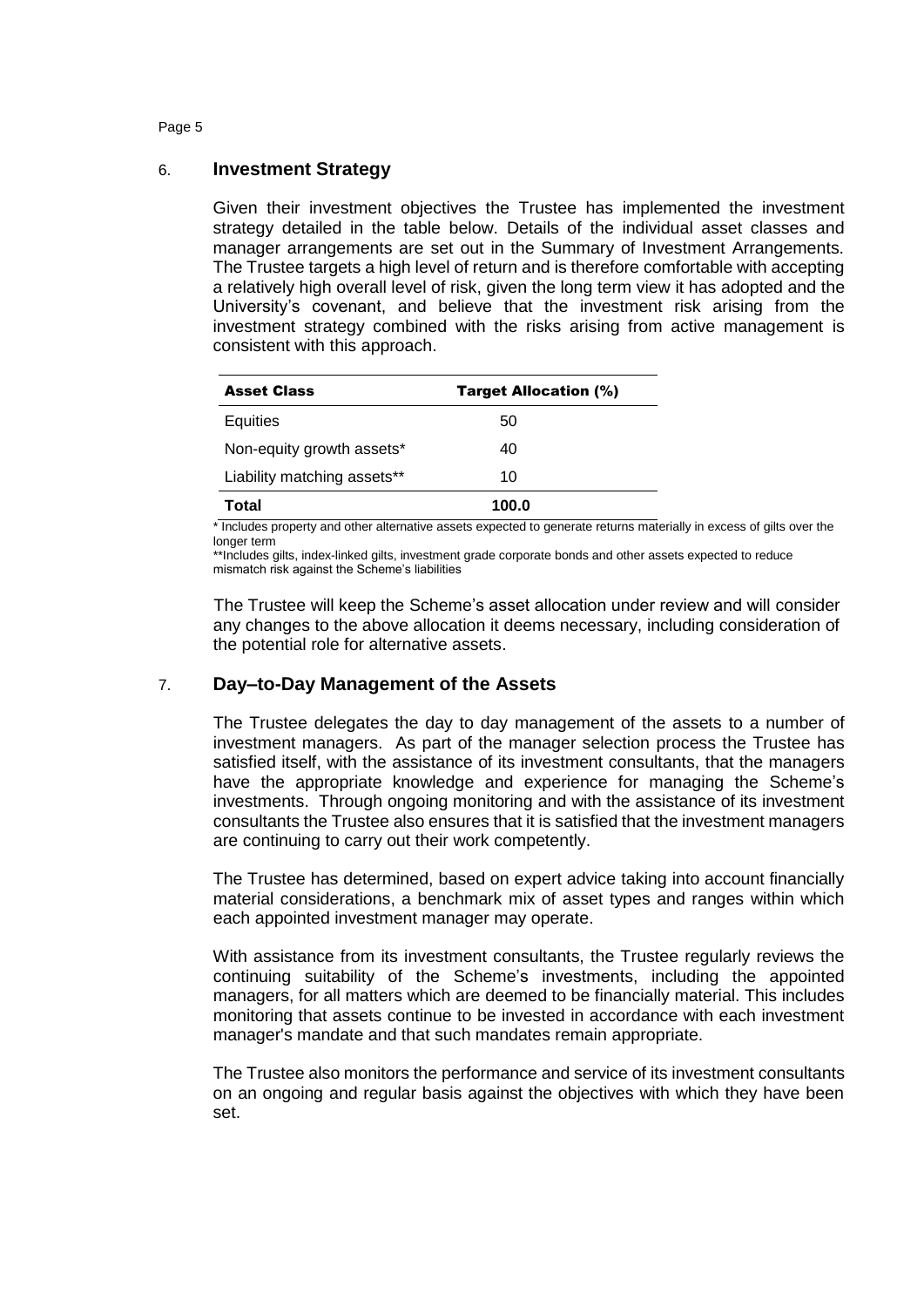To assist the Trustee in monitoring the Scheme's assets, it has formed an Investment Committee and has agreed the following objectives for the Committee:

- To consider and decide upon the detailed provisions of the changes to the investment strategy and report these to the Trustee.
- To implement effectively the investment strategy agreed by the Trustee.
- To make recommendations to the Trustee for the amendment of the investment strategy which the Committee determined were necessary.
- To determine the appropriate implementation timetable.

Details of the appointed managers can be found in a separate document produced by the Trustee entitled "Summary of Investment Arrangements", which is available to members upon request, as are the terms of reference for the Investment Committee.

# 8. **Expected Return**

The Trustee expects to generate a return, over the long term, above that of the actuarial assumptions under which the Scheme's funding has been agreed. It is recognised that over the short term performance may deviate significantly from the long term target.

# 9. **Additional Assets**

Under the terms of the Trust Deed the Trustee is responsible for the investment of Additional Voluntary Contributions paid by members. The Trustee reviews the investment performance of the chosen providers on a regular basis and take advice as to the providers' continued suitability.

# 10. **Realisation of Investments**

The investment managers have discretion in the timing of realisation of underlying assets and in considerations relating to the liquidity of those assets within parameters stipulated in the relevant appointment documentation and pooled fund prospectuses. The Trustee decides (with the advice from their investment managers and/or investment consultants) on how investments should be realised for cash to meet Scheme benefits and expenses.

If the investment consultants' monitoring of financially material considerations indicates that an investment manager may no longer be appropriate then the investment consultants will bring this to the attention of the Trustee who then considers, in conjunction with their investment consultants, whether and if so how best to realise/disinvest the investment.

# 11. **Environmental, Social and Governance including but not limited to climate change considerations (ESG)**

The Trustee has received training on ESG factors, and has discussed the extent to which ESG factors should be taken into account in the Scheme's investment strategy. The Trustee is aware that the University has updated its policy towards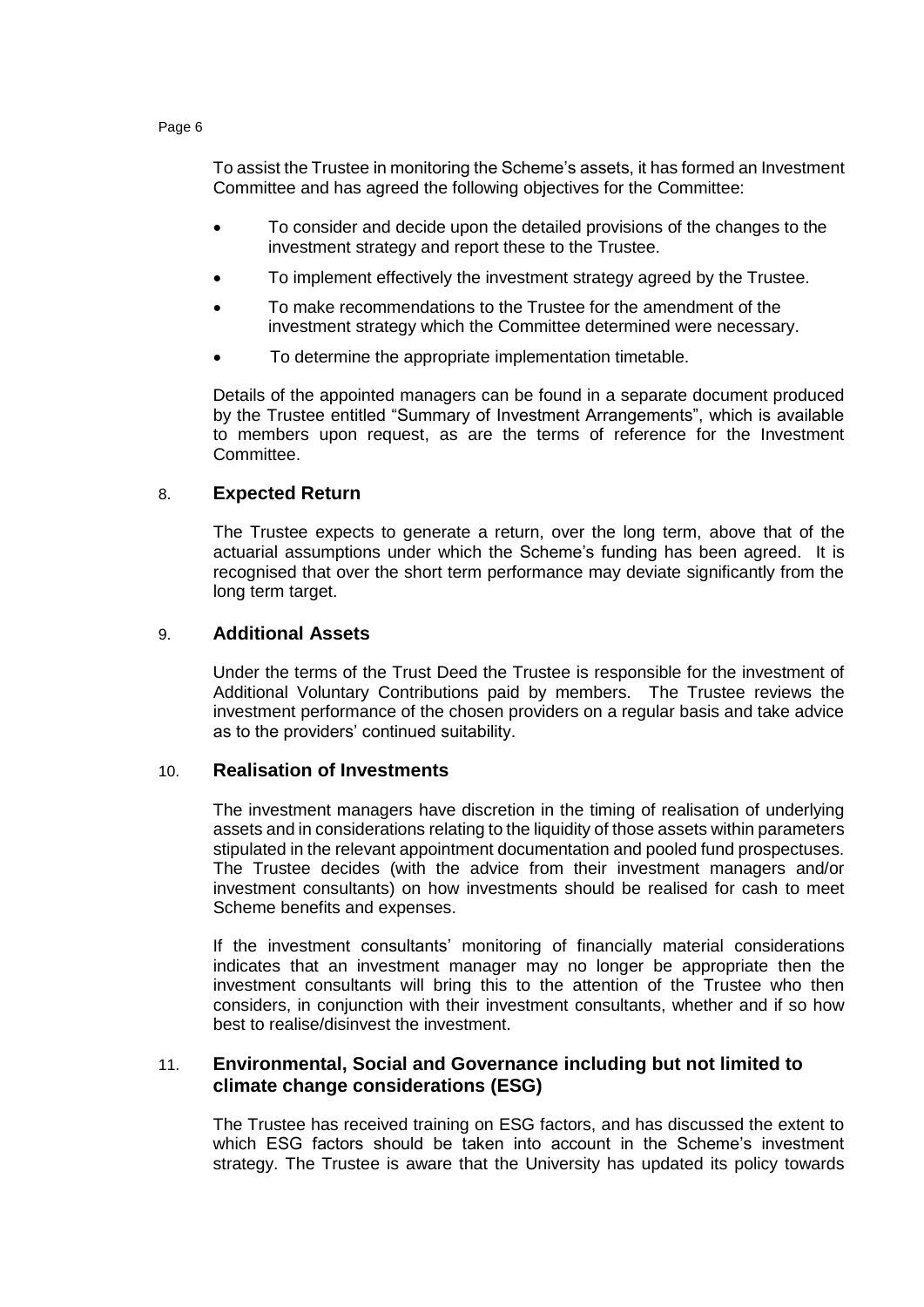ESG factors, and the Trustee is now in the process of reviewing its own ESG policy. This will include determining the extent to which the Trustee will seek to achieve consistency with the approach taken by the University. Once the review is complete, the Trustee's ESG policy will continue to evolve to take account of market practice in this area and the information available.

The Trustee is of the belief that ESG and climate risk considerations extend over the entirety of a company's corporate structure and activities i.e. that they apply to equity, credit and property instruments or holdings. The Trustee also recognises that ESG and climate-related issues are constantly evolving and along with them so too are the products available within the investment management industry to help manage these risks.

# **Financially material ESG considerations**

The Trustee's policy towards ESG factors is that it believes that ESG factors have the potential to be financially material over the "appropriate time horizon" which the Trustee considers to be very long term given that the Scheme remains open to accrual and new members. In practice all of the Scheme growth assets are invested with investment managers in pooled funds. As such the extent to which ESG factors will be taken into account in the selection of underlying investments is determined by the investment managers' own policies on such matters. The Trustee will however take into account, alongside other financially material factors, financially material ESG factors in the selection of investment managers and funds, and the retention and realisation of assets held in investment managers' funds as follows:

- **Selection:** When appointing a new investment manager, the Trustee will request that investment managers provide information regarding their ESG credentials including their policies on how ESG factors are taken into account when selecting, retaining and realising underlying investments. These credentials will then be taken into account alongside other factors in the decision as to whether to appoint each investment manager. The Trustee will normally select investment managers who are a signatory to the United Nations supported Principles for Responsible Investment (PRI). Where the Trustee is contemplating investing with an investment manager who is not a signatory to the PRI the investment manager will be asked to explain why they are not a signatory. The Trustee may decide to invest with a non-signatory investment manager if it considers it appropriate to do so in the circumstances – for example because such investment manager has other characteristics which are important for meeting the Trustee's investment objectives.
- **Retention:** The Trustee will request information from investment managers regarding their actions/practices in respect of ESG matters during the course of investments and if an investment manager attends a Trustee meeting they will be asked to provide an update on their ESG activities. The Trustee will, with assistance from its investment consultants, on an annual basis compare and contrast the investment managers' approaches to ESG and will consider whether investment managers are in practice taking appropriate action in respect of ESG matters.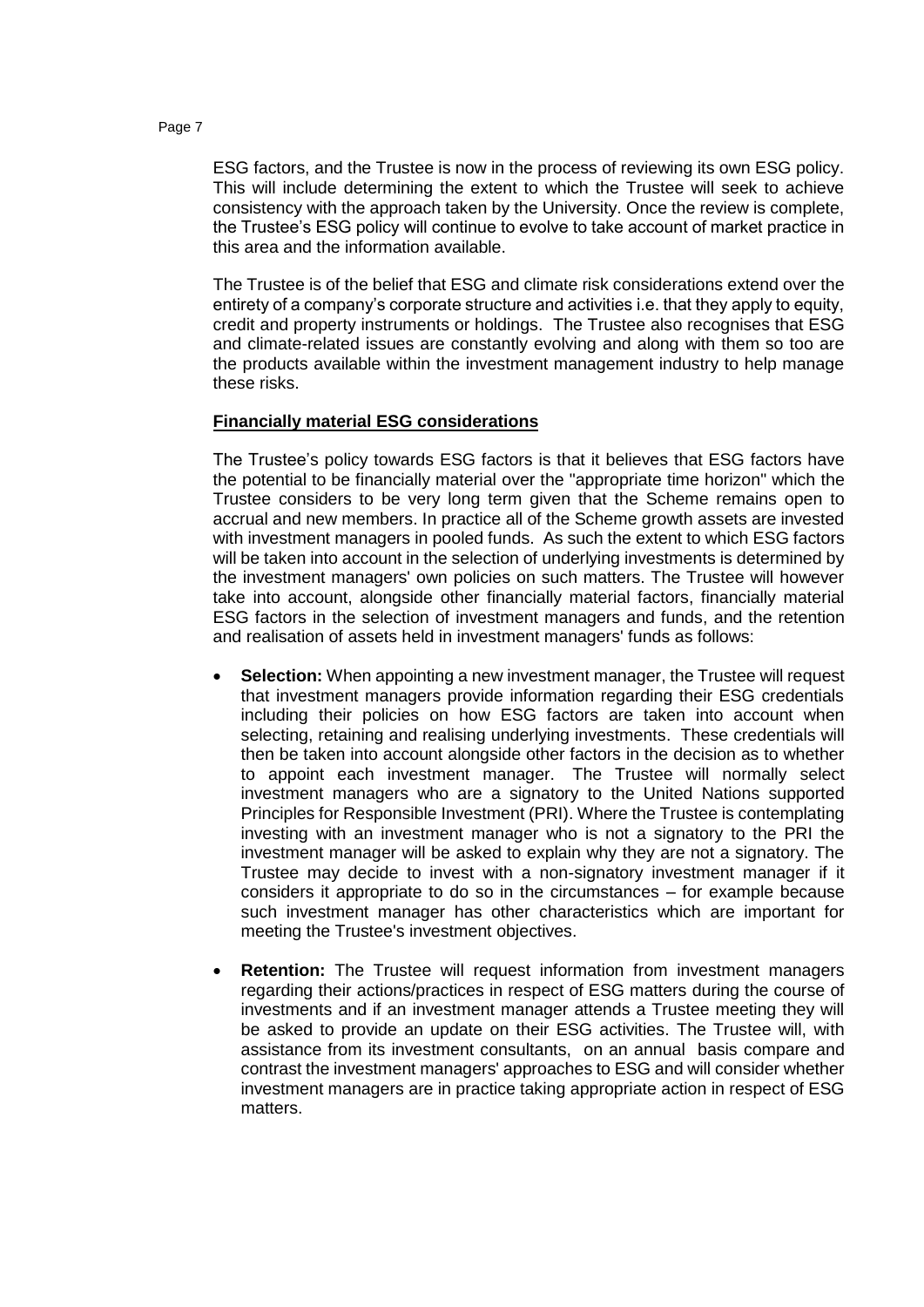**Realisation:** Investment manager performance/actions in respect of ESG matters will be factored into wider assessments regarding appropriateness of continued investment with the particular investment manager.

For the non-growth assets, which is a liability driven investment, the Trustee believes that ESG issues are not financially material as the underlying assets are financial derivative based contracts designed to hedge out exposure to nominal interest rates and inflation.

# **Policy for managing ESG policy**

The Trustee will arrange for further training on ESG factors to be provided as research and regulatory requirements around the factors develop.

The Trustee looks to its investment consultants to assist the Trustee in the application of its ESG policy. The Trustee expects the investment consultants to have processes in place to monitor investment managers' ESG activity as part of its investment research functions and will, where relevant, feedback any concerns/views to the Trustee and will factor ESG consideration into its investment recommendations.

The Trustee will request information annually from the Scheme's investment managers about how they have integrated ESG into their investment process. This should include information on how investments have been selected or realised for ESG purposes.

Investment manager ESG policies are reviewed in the context of best industry practice and feedback is/will be provided to the investment manager.

# **Policy on non-financial matters**

The Trustee has no intention at this present time to take into account non-financial matters, such as Scheme members' ethical views, in the selection, retention and realisation of investments.

# 12. **Policy on arrangements with asset managers**

# **Incentives**

The Trustee typically invests in multi-investor pooled funds, rather than bespoke investment vehicles tailored for the Scheme, and therefore has little to no ability to specify the risk profile, return targets, underlying asset classes and/or investment policies of the pooled funds which are set by the managers and apply to all investors in such funds. As a result the Trustee does not provide any direct incentives for the investment managers to align their practices with the Trustee's policies. Instead the Trustee's approach is to determine its investment policies, which are set out in this document, and to select investment vehicles that it believes best align with these policies.

Prior to selecting an investment vehicle, the Trustee seeks expert advice from its investment consultants and discusses and considers factors such as the benchmark applicable to the investment vehicle and the investment manager's investment

#### Page 8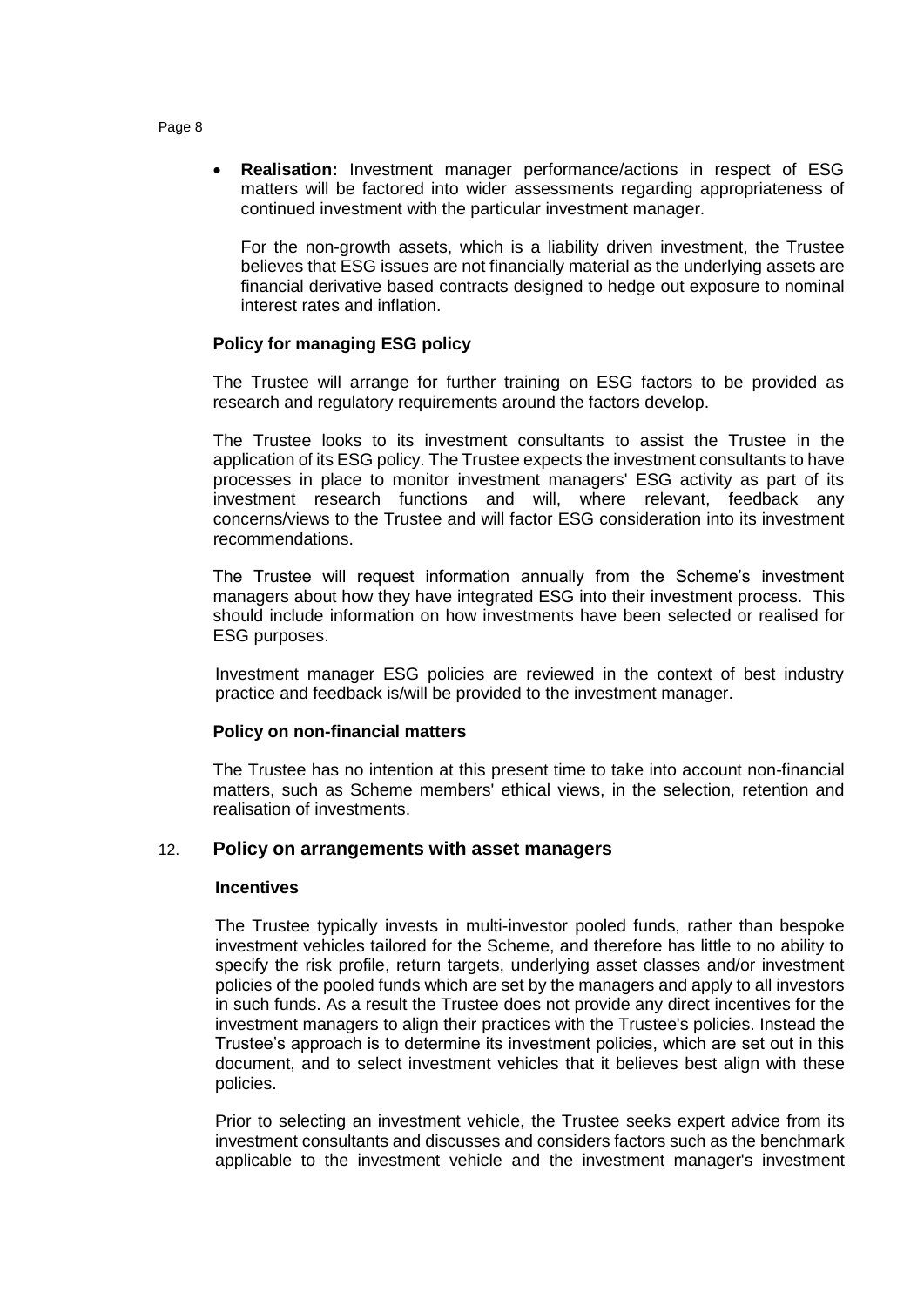philosophy, processes and policy as well as the manager's approach to ESG, climate-related risks and engagement activity. The Trustee considers with its investment consultants the extent to which the investment manager's policies and practices are aligned with the Trustee's own investment aims, beliefs and constraints for the part of the portfolio being considered and whether it would be more appropriate to use another manager for the mandate.

In the event that an appointed investment manager ceases to meet the Trustee's desired aims, including the management of ESG and climate-related risks, using the approach expected of them, the Trustee will consider whether it would be more appropriate to use another manager for the mandate. This acts as an indirect incentive for the investment managers to continue to perform in line with the criteria against which they were assessed at selection.

The investment managers are remunerated by the Trustee based on the assets they manage on behalf of the Trustee. As the funds grow, due to successful investment by the investment manager, they receive more and as values fall they receive less. In some instances, a performance fee may also be applied.

Where closed-ended funds are used, the fund usually has a fixed term with a performance target defined over this fixed term. To account for the fact that the PAS's funds will typically be locked up for a number of years in these funds, performance-related fees are typically incorporated to incentivise the manager to achieve the target level of returns over the full term of the investment.

Other than for LDI assets, the Trustee believes that this fee structure, including the balance between any fixed and performance-related element, along with the monitoring of the investment managers' performance over an appropriate period as set out in the following section, incentivises the investment manager to focus on longterm performance.

For LDI assets, the setting of a clear benchmark linked to the value of the Scheme's liabilities incentivises the manager to manage the portfolio in line with Trustee's risk management requirements. The Trustee acknowledges that a fall in the value of the LDI portfolio, in line with a fall in the value of the liabilities, would reduce the remuneration paid to the manager. The Trustee does not consider this to be a disincentive for the manager to invest in line with its benchmark, because the Trustee makes clear to its LDI manager that any material deviation from its benchmark which is considered out of line with the manager's expected approach could result in the appointment of a replacement LDI manager.

The Trustee asks the Scheme's investment consultants to assess if the asset management fee is in line with the market when the manager is selected, and the appropriateness of the annual management charges are considered every three years as part of the review of the Statement of Investment Principles.

More details on the fee agreements with each of the Scheme's funds are set out in the accompanying "Summary of Investment Arrangements" document.

The Trustee carries out a high-level review of their strategy at least every three years where they assess the continuing relevance of the strategy in the context of the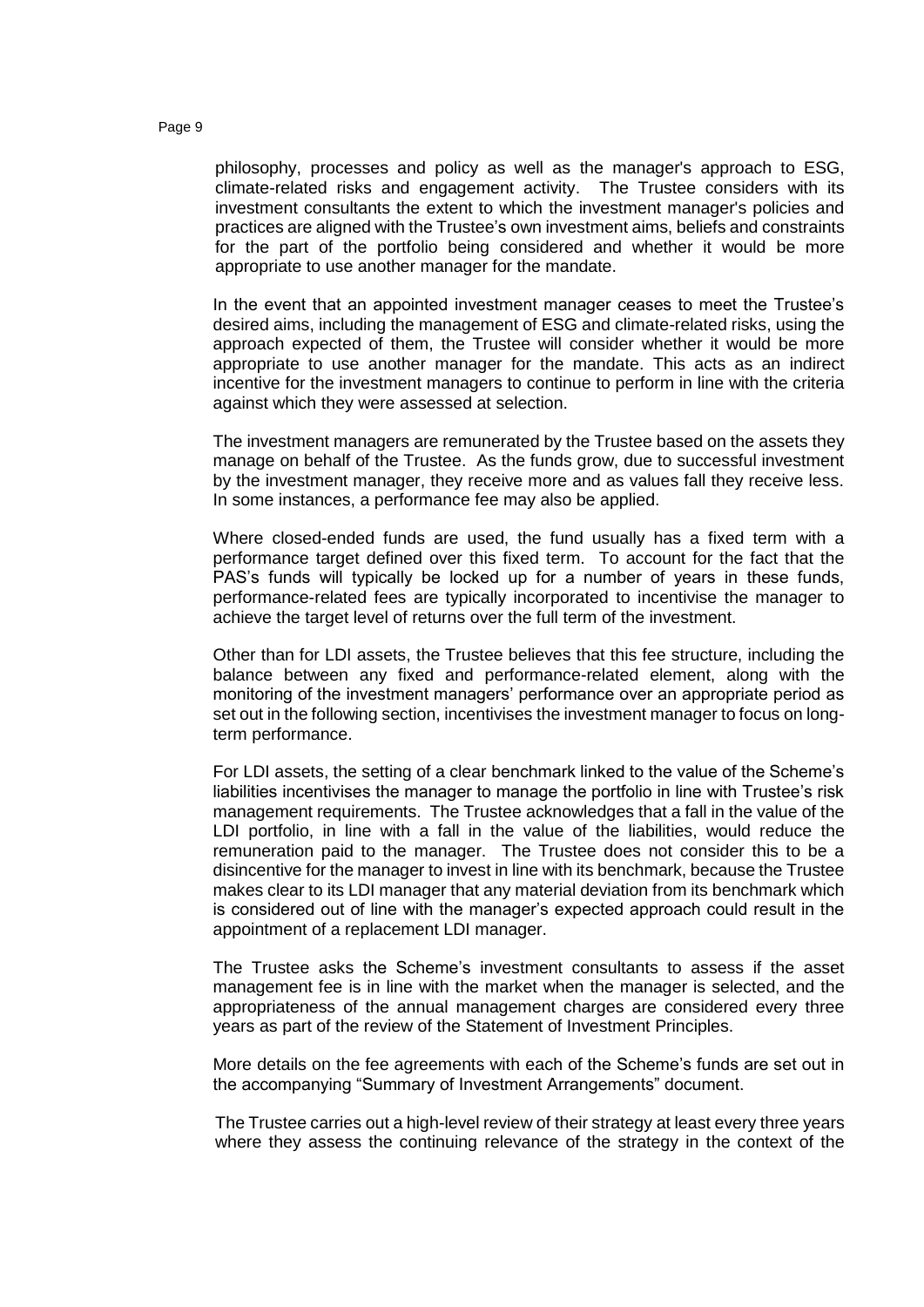Scheme and their aims, beliefs and constraints. The Trustee monitors the investment managers' approach to ESG and climate-related risks on an annual basis.

#### **Method and time horizon for assessing performance**

The Trustee's policy is to monitor the performance of the Scheme's investment managers regularly to ensure that they continue to perform in line with the criteria against which they were assessed when they were appointed and continued alignment with the policies in this document. The Trustee's focus is on the medium to long term performance of its investment managers over pre-determined periods that are consistent with the Trustee's investment aims, beliefs and constraints, however short term performance issues are also considered and monitored. The Trustee's investment consultants conduct this monitoring on the Trustee's behalf and provide the Trustee with quarterly reporting which typically comments on performance and activity of the individual investment managers, including historical performance and any corporate or personnel developments that may affect future performance.

The Trustee then uses this reporting to discuss, with the assistance of its investment consultants, wider strategic issues for the Scheme such as asset allocation and liquidity.

When monitoring performance the Trustee is mindful that the impact of ESG and climate change may be of a long-term nature and are considering this in their wider review of their ESG policy. The Trustee recognises that the potential for change in value as a result of ESG and climate risk, may occur over a shorter term than climate change itself. The Trustee has acknowledged this in their investment management arrangements.

When considering the management of objectives for an investment manager (including ESG and climate risk objectives), and then assessing their effectiveness and performance, the Trustee assesses these over an agreed predetermined rolling timeframe. The Trustee believes the use of rolling timeframes, typically 3 to 5 years, is consistent with ensuring the investment manager makes decisions based on an appropriate time horizon. Where a fund may have a shorter-term target, this is generally supplementary to a longer-term performance target. In the case of assets that are actively managed, the Trustee expects this to be sufficient to ensure an appropriate alignment of interests. The Trustee does not expect ESG considerations to be disregarded by the investment manager in an effort to achieve any short-term targets.

The Trustee expects investment managers to be voting and engaging on behalf of the Scheme's holdings and the Scheme reports on this activity within the Implementation Statement in the Scheme's Annual Report and Accounts.

# **Duration of arrangement with manager**

The suitability of the Scheme's asset allocation and its ongoing alignment with the Trustee's investment aims, beliefs and constraints is assessed every three years, or when changes deem it appropriate to do so more frequently. As part of this review the ongoing appropriateness of the investment managers, and the specific funds used, is assessed.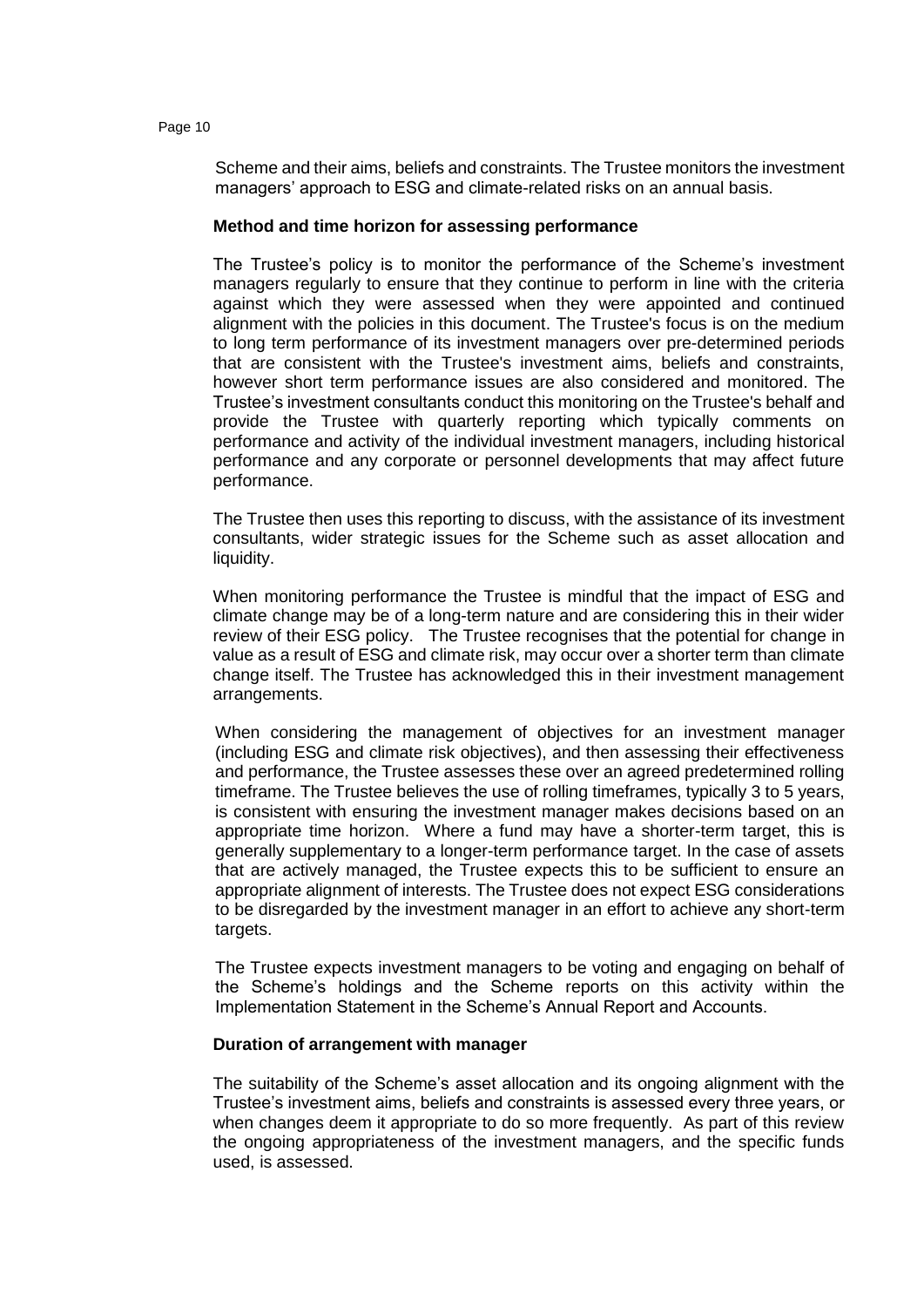For the open-ended pooled funds in which the Scheme invests, there is no predetermined investment timeframe with the investment managers. The openended pooled funds are either daily, weekly or monthly dealt meaning that the Trustee can terminate the appointments at short notice.

The Scheme invests in a segregated LDI portfolio managed by River & Mercantile, which also has no pre-determined investment timeframe. The portfolio consists of cash and gilt holdings, which are used as collateral for derivatives contracts with a number of counterparty banks. If the Trustee decided to disinvest from this portfolio then the derivatives contracts would be unwound and the remaining cash and gilts sold. This process would likely take place over a number of trade dates separated by a few weeks, to avoid the risk of adverse market conditions for the Scheme on any particular trade date.

For closed-ended funds in which the Scheme invests, the funds have a predetermined fixed term over which the investment manager will draw-down capital, make investments, and distribute returns. When the Trustee monitors the performance of these funds this term is taken into account, with the expectation that early on in the term when the funds are largely drawing-down capital to invest, performance may be behind the return that is expected over the full term of the fund. The Trustee reviews the appointment with the investment managers of closed-ended funds as the manager releases new iterations of the funds (which the Trustee may consider further investment into) and at, or just prior to, maturity of the closed-ended funds.

More details on the terms of the Scheme's closed-ended funds are set out in the accompanying "Summary of Investment Arrangements" document.

# **Portfolio turnover costs**

During the investment manager appointment process, the Trustee considers both past and anticipated portfolio turnover levels. The Trustee acknowledges that portfolio turnover costs can impact on the performance of their investments. The Trustee does not monitor these costs directly and instead relies on its investment consultants to proactively raise any occasion where these costs are expected to have a materially detrimental impact on a manager's ability to achieve its investment objective.

Overall performance, net of portfolio turnover costs, is assessed as part of the regular investment monitoring process. There are no pre agreed benchmarks in place to monitor portfolio turnover costs against, but when underperformance is identified, deviations from the expected level of turnover may be investigated with the investment manager concerned if it is felt they may have been a significant contributor to the underperformance. Assessments reflect the market conditions and peer group practices.

The Trustee acknowledges that for some asset classes, such as LDI, a higher turnover of contracts such as repurchase agreements, can be beneficial to the fund from both a risk and cost perspective.

# **Conflicts of interest**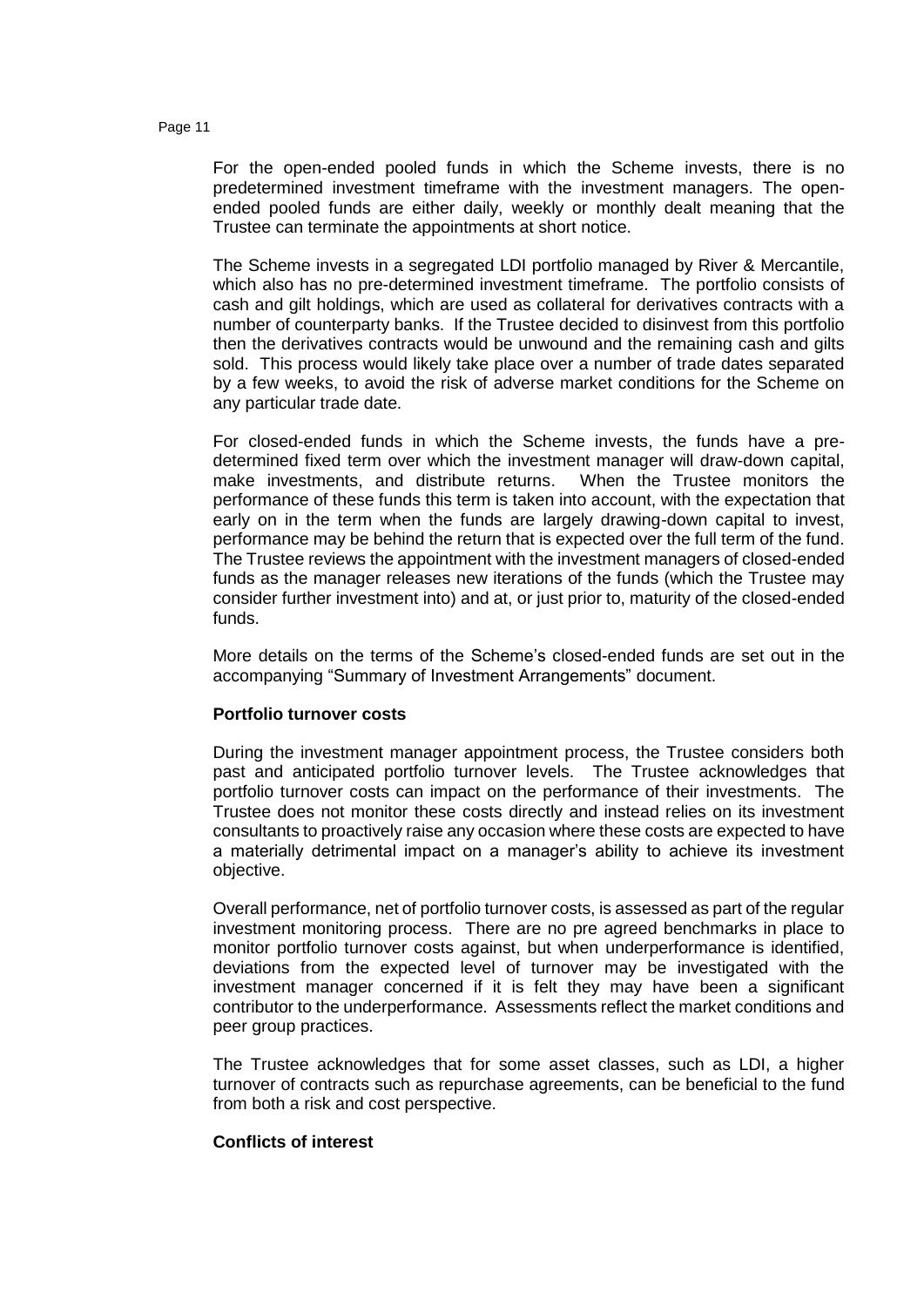The Scheme's investment consultants, Barnett Waddingham, are independent and no arm of their business provides asset management services. This, and their FCA Regulated status, makes the Trustee confident that the investment manager recommendations they make are free from conflict of interest.

The Trustee expects all investment managers to have a conflict of interest policy in relation to their engagement and ongoing operations. The Trustee's investment consultants monitor the Scheme's investment managers on a quarterly basis as well as having ongoing dialogue with the managers, and any breaches in a manager's conflict of interest policy are expected to be raised through this monitoring and ongoing dialogue. The Trustee therefore believes it has managed the potential for conflicts of interest in the appointment of the investment manager and conflicts of interest between the Trustee/investment manager and the investee companies.

# 13. **Stewardship of investments and engagement activities**

Stewardship encompasses the exercise of rights (including voting rights) attaching to the Scheme's investments, and the engagement by and with investment managers.

The Trustee considers it to be a part of their investments managers' roles to assess and monitor developments in the capital structure for each of the companies in which the manager invests on behalf of the Scheme or as part of the pooled fund in which the Scheme holds units.

The Trustee also considers it to be part of their investment managers' roles to assess and monitor how the companies in which they are investing are managing developments in ESG-related issues, and in particular climate risk, across the relevant parts of the capital structure for each of the companies in which the managers invest on behalf of the Scheme. Where the Trustee uses pooled funds the Trustee expects the investment manager to employ the same degree of scrutiny. Should an investment manager be failing in these respects, this should be captured in the Scheme's regular performance monitoring.

The Trustee delegates responsibility for the exercise of rights (including voting rights) attaching to the Scheme's investments to its investment managers. Investment managers are expected to exercise rights and voting powers with the objective of preserving and enhancing long-term shareholder value. In addition to the exercise of rights and voting rights, investment managers are expected to engage with key stakeholders (which may include issuers of debt or equity, corporate management, regulators and governance bodies) relating to their underlying investments in order to improve corporate behaviours and governance, improve performance and social and environmental impact and to mitigate financial risks.

The Trustee will request information from investment managers regarding exercise of rights and engagement activity during the course of investments and if an investment manager attends a Trustee meeting they will be asked to provide an update on actions they have taken in this regard. On an annual basis, with the assistance of its investment consultants, The Trustee will review the exercise of rights and engagement activity undertaken by its investment managers to ensure that the policy outlined above is being met and may explore these issues further with